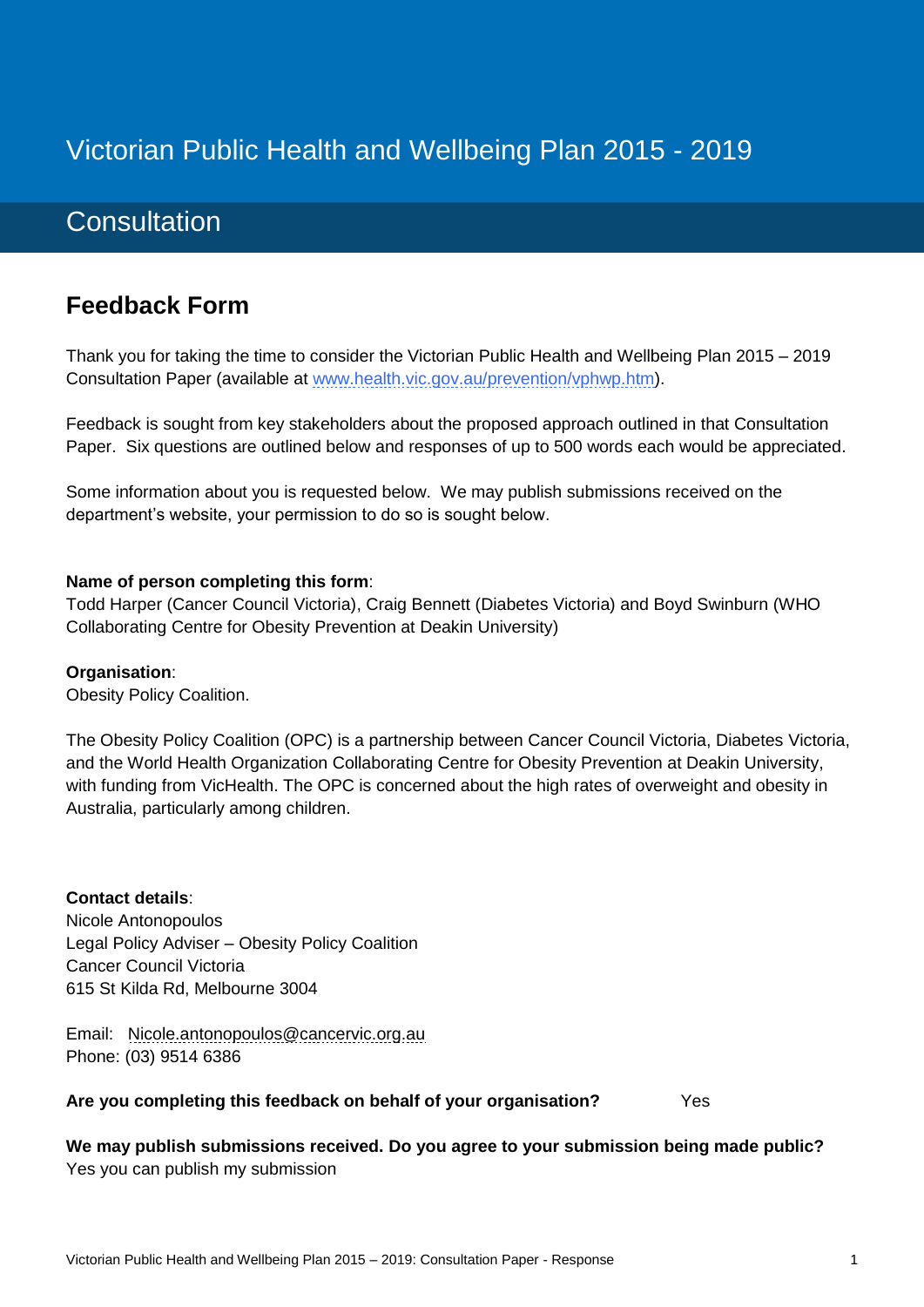# **Please forward your response to [prevention@dhhs.vic.gov.au](mailto:prevention@dhhs.vic.gov.au) by Wednesday 1 July 2015.**

## **1. What is your opinion of the proposed scope and narrative of the Plan as outlined in the consultation paper?**

The Obesity Policy Coalition's (OPC) primary interest in this review relates to how the Public Health and Wellbeing Plan 2015-2019 (the Plan) may best support Victorian state and local governments to take the urgent steps needed to improve diets and reduce the impacts of overweight and obesity in Victoria.

The OPC welcomes the proposed focus on prevention and intention to place stronger emphasis on the social and environmental determinants of health and wellbeing. It also welcomes the proposed recognition of the need for a "whole of system, whole of society" approach to prevention, however it would urge the DHHS to place a stronger focus on the need for government leadership in the area of obesity prevention, ensuring that government led actions are being developed, implemented and soundly evaluated. The importance of the Plan supporting an across government approach cannot be understated, it will be vital to support other departments to understand their role and how they can influence the drivers of good health and wellbeing. Additional funding linked to the Plan will also be vital to ensure it is adequately resourced to achieve its objectives.

In determining the scope of the Plan, compared to matters to be included in a separate Action Plan, the OPC would highlight the department's obligations under [section 49 of the Public Health and Wellbeing](http://www.austlii.edu.au/au/legis/vic/consol_act/phawa2008222/s49.html)  [Act 2008](http://www.austlii.edu.au/au/legis/vic/consol_act/phawa2008222/s49.html) (the Act) to develop a plan that specifies or incorporates not only objectives and policy priorities, but also how to achieve these (based on available evidence) and how the state government will work with other bodies. The OPC would therefore urge the DHHS to include greater detail in the Plan itself about the evidence based strategies and partnerships that should be developed to achieve the stated objectives. Or alternatively, if strategies are not to be included in the Plan itself, it would urge that the Plan make provision for the Action Plan to be annexed as a schedule to the Plan when finalised to ensure that the Action Plan is part of, and most importantly has the same status as the Plan itself. Ideally, the Plan itself should still identify some high level policy strategies that are to be detailed in the Action Plan/schedule (particularly if the Action Plan will not be released prior to the commencement of the new Plan).

The OPC urges this approach for two reasons. Firstly, it was clearly Parliament's intention that the Plan provide the overarching policy framework for improving public health and wellbeing in Victoria. It should be driving the programs and policy initiatives that will be needed across sectors and departments and ensuring that they are capable of achieving the Plan's objectives. Secondly, the Plan has a key role to play in guiding the development of Municipal Public Health and Wellbeing Plans (MPHWPs). Under [section 26\(3\) of the Act](http://www.austlii.edu.au/au/legis/vic/consol_act/phawa2008222/s26.html) Councils *must* have regard to the Plan when developing their MPHWPs. It was clearly Parliament's intention that Councils be guided by evidence based strategies outlined in the Plan, taking into account local context. In the absence of the Plan providing clear guidance in this regard (directly or through the Action Plan being annexed to the Plan), or the clear and measurable objectives and targets they should be working towards (see discussion below), councils will continue to find it difficult to prioritise actions and implement policy initiatives capable of achieving meaningful outcomes. The OPC has recently analysed a sample of MPHWPs across Victoria and has found that, guided by the current state Plan, they are often vague and fail to include any real strategies capable of achieving objectives to improve diets or weight outcomes. Clear guidance on specific and evidence based policy and program options for local councils are urgently needed.

## **2. What do you see as the pros and cons of articulating long term objectives (ten or more years) and medium term priorities (four years)?**

The OPC supports the articulation of objectives and policy priorities in the new Plan, as required under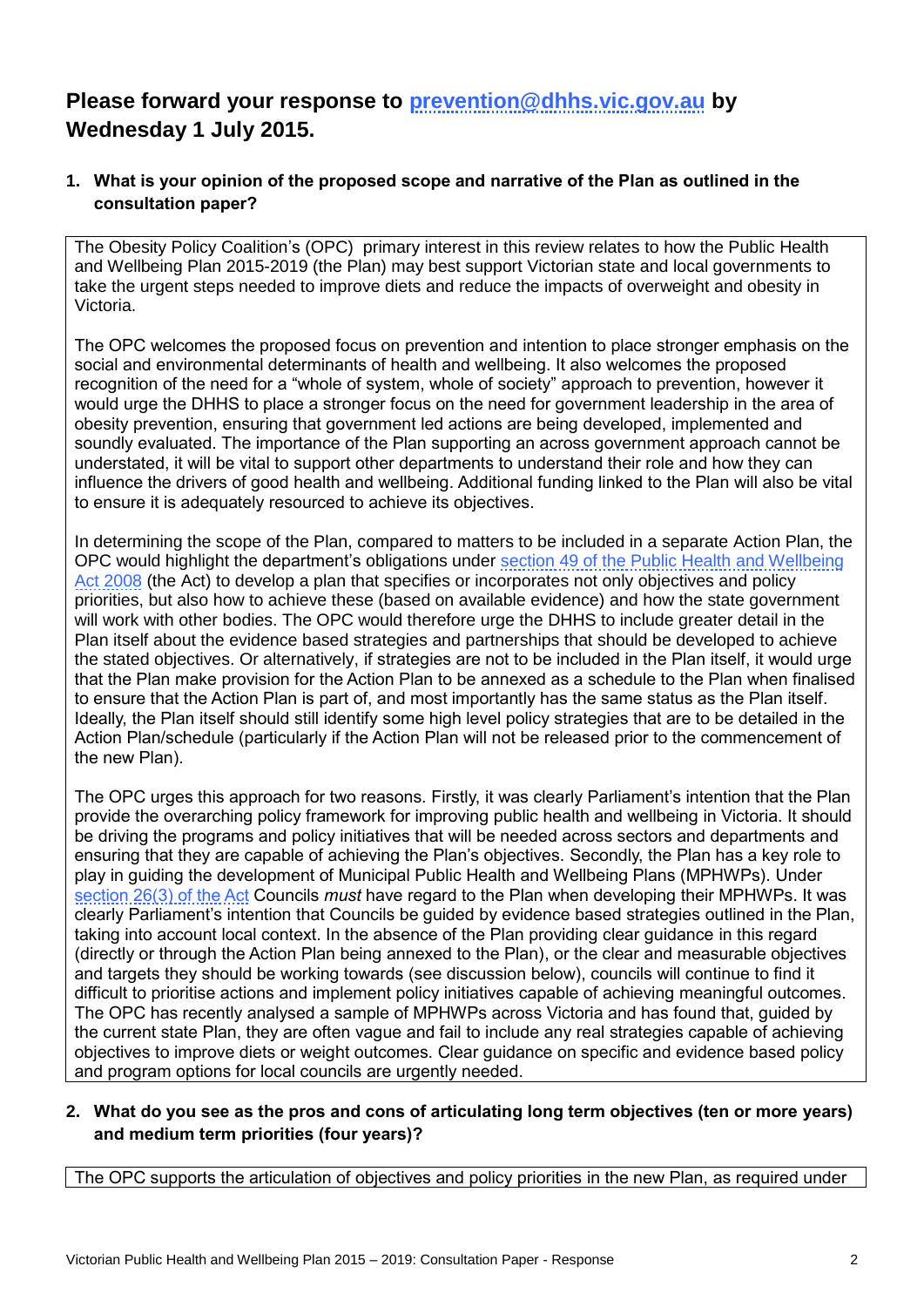[section 49\(2\)\(c\) of the Act](http://www.austlii.edu.au/au/legis/vic/consol_act/phawa2008222/s49.html) However, it does not support the inclusion of only broad long term objectives and medium term priorities. Rather, the OPC would welcome a Plan that identifies SMART (Specific, Measurable, Achievable, Realistic and Timely) *long term* and *medium term* objectives.

A combination of SMART medium and long term objectives, supported by more directly linked risk and outcome measures in the Plan, would better guide state government decision makers and stakeholders, ensure stronger accountability and evaluation and provide better guidance to local governments in their development of MPHWPs. Medium term objectives should be for the term of the Plan, to 2019, and evaluated as the Plan comes to a close, to inform the new Plan for 2020 and measure progress towards long term objectives (also enabling review of those long term objectives for the new Plan).

In particular, long term objectives are vital to ensure that all stakeholders are clear about what should be achieved and to guide the development of medium and long term strategies and priorities. However medium term objectives and targets are also necessary to assist state and local governments and stakeholders to prioritise their actions and identify whether they are on track to reaching longer term objectives and targets. They will also enable them to learn by doing, act on new evidence and incorporate evaluation results to improve policies and programs as they work toward achieving long term objectives.

In the area of obesity prevention, change will take time. It will be the result of a range of government led programs and policy initiatives across sectors, and will require long term investment. As discussed below in response to question 3, while longer term objectives should relate to improved diets and reducing the impacts of overweight and obesity, medium term objectives should relate to policy implementation and improved public knowledge and attitudes in relation to the health impacts of overweight and obesity.

The priorities, for the term of the Plan, should be aimed at the achievement of both medium and long term objectives and targets.

#### **3. What is your opinion of the scope of the proposed** *objectives***?**

## **would you exclude or include any?**

The OPC generally supports the proposed objectives, however as discussed above in response to question 2, it would encourage the DHHS to set medium and long term objectives, ensure that these objectives are SMART and that they are clearly linked to the risk and outcome measures to be included in the Plan. Progress towards, and achievement of, the objectives currently stated will be difficult to measure and evaluate. The objectives are very broad and do not link clearly enough to the proposed high level risk and outcome measures.

In developing SMART medium and long term objectives, the OPC would encourage the DHHS to draw upon the [Global Action Plan for the Prevention and Control of Noncommunicable Diseases 2013-2020](http://www.who.int/global-coordination-mechanism/publications/global-action-plan-ncds-eng.pdf?ua=1) (GAP) and the [National Preventative Health](http://www.preventativehealth.org.au/internet/preventativehealth/publishing.nsf/Content/CCD7323311E358BECA2575FD000859E1/$File/nphs-roadmap-3.pdf) Strategy (NPHS). These documents provide clear examples of long and medium term objectives (incorporating targets) that are realistic, measurable and easily adapted to Victoria's local context.

In terms of obesity prevention, and drawing on the GAP and NPHS, any SMART long term objectives should include 'to halt and reverse the rise in overweight and obesity'. While the OPC recognises that the consultation paper identifies 'stem the rise in obesity' as a priority, it would urge the DHHS to lift a change in obesity rates to a measurable objective against which medium term objectives and strategies, and risk and outcome measures, may be developed. For reasons of better clarity and consistency with the GAP and NPHS, it would also encourage the DHHS to use the word 'halt' rather than stem. Furthermore, the OPC would encourage the DHHS to be bold and set a long term objective not just to halt the rise in obesity, but also reverse it. In Victoria there is some evidence that the rise in obesity has already halted in some age groups, including among 5 – 17 year olds. By building on initiatives to date and prioritising a government led cross-sectoral package of policies and interventions,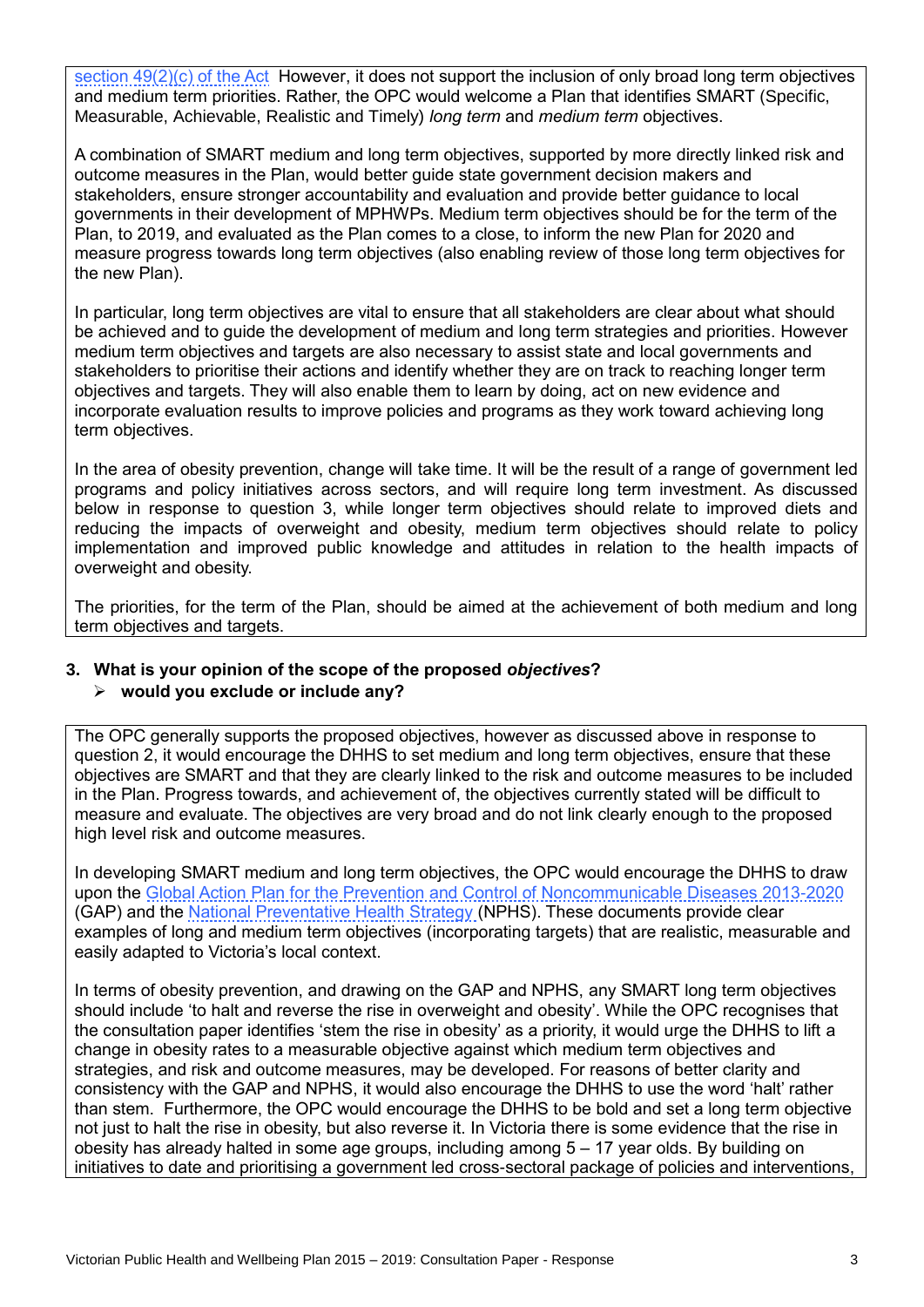halting and reversing the rise of obesity across all age groups (and including among vulnerable groups) could be achieved by 2025.

The DHHS may also be guided by voluntary target in the GAP, to achieve a 25% relative reduction in risk of premature mortality from cardiovascular diseases, cancer, type 2 diabetes, or chronic respiratory diseases by 2025. Given the increasing prevalence of type 2 diabetes and its health and economic burdens, the DHHS may also draw on the GAP and NPHS to specifically aim not only to halt and reverse the rise in obesity, but also the rise in type 2 diabetes by 2025.

Medium term objectives and targets, for 2015 – 2019, linked to risk and outcome measures, should also draw on the GAP and NPHS and may include: to increase exposure to social marketing campaigns, to increase the capacity of local councils to support healthy living (including through strengthened MPHWPs capable of producing meaningful outcomes), to improve consumer knowledge of the health impacts of obesity and to advocate for diet related behaviour change (for example, to increase the proportion of children and adults meeting national guidelines for healthy eating and physical activity by 15%). Most importantly, medium term objectives should also be linked to policy initiatives and strategies, such as reducing children's exposure to unhealthy food marketing (with a target to eliminate it in junior sport) and reducing the number of calories purchased in fast food outlets. These objectives would obviously need to be supported by policy initiatives to restrict unhealthy food advertising in children's settings, particularly junior sport and introduce a mandatory kilojoule or Health Star Rating system on menus in chain food outlets.

# **4. What is your opinion of the scope of the proposed** *priorities***?**

## **would you exclude or include any?**

The OPC welcomes the proposal to identify stemming the rise in obesity as the first priority for 2015 – 2019. However as discussed above, the OPC submits that 'to halt and reverse the rise in obesity' should be an objective of the Plan. Having regard to the urgent and comprehensive programs and policy initiatives that will be required to achieve this objective, the number one priority under the Plan should be to achieve this objective. The Plan (or an annexed Action Plan) should then more specifically identify the priority programs and policy initiatives that will be needed to achieve this objective.

Making obesity prevention the first priority under the Plan recognises that poor diet and elevated Body Mass Index are the two leading contributors to the burden of disease in Australia (see [Global Burden of](http://www.healthmetricsandevaluation.org/)  [Disease Country Profile data\)](http://www.healthmetricsandevaluation.org/). Victorians (and Australians) continue to suffer high levels of overweight and obesity. Most Australians (63%) are now overweight, including almost one third (28%) who are obese. A quarter of Australian children are overweight or obese (see Australian Health Survey 2011-12 [data\)](http://www.abs.gov.au/ausstats/abs@.nsf/lookup/33C64022ABB5ECD5CA257B8200179437?opendocument) Outer-suburban and regional areas are disproportionately affected, with the Loddon-Mallee-Murray region experiencing the country's highest rate of obesity, at 41%. Gippsland ranks among the top five regions for combined rates of overweight and obesity, with prevalence at 75% (In Focus Healthy Communities – Overweight [and Obesity rates across Australia, 2011-12\)](http://www.nhpa.gov.au/internet/nhpa/publishing.nsf/Content/Report-Download-HC-Overweight-and-obesity-rates-across-Australia-2011-12/$FILE/NHPA_HC_Report_Overweight_and_Obesity_Report_October_2013.pdf) Low SES communities are also likely to experience higher rates than wealthier areas (see [Weight and Place: a](http://www.ncbi.nlm.nih.gov/pubmed/16331302)  [multilevel cross-sectional survey of area-level social disadvantage and overweight and obesity\)](http://www.ncbi.nlm.nih.gov/pubmed/16331302). In 2008, [Access Economics](http://www.diabetesaustralia.com.au/pagefiles/7830/fullreportgrowingcostofobesity2008.pdf) estimated that obesity cost Victoria \$485 million in direct health care costs, and \$899 million in lost production each year. The consequences of these high rates and costs will have a huge impact on productivity, prosperity and quality of life for Victorians now and in coming decades.

The Victorian Government has been a national leader in prioritising obesity prevention, particularly through its commitments to Healthy Together Victoria, the *Life!* Program and Live Lighter. It must now build on these achievements and lead an overarching, cross-sectoral package of policies and effective interventions to reduce overweight and obesity across the state. For further information regarding the evidence based programs and strategies that need to be prioritised to improve diets and reduce the impacts of overweight and obesity in Victoria, please see the OPC Policy Brief: Next steps: building on [the prevention system to address overweight and obesity in Victoria.](http://www.opc.org.au/downloads/positionpapers/next-steps-2014-election-priorities.pdf) Examples include the need to build upon the work of health promoting programs such as Healthy Together Victoria, the *Life!* Program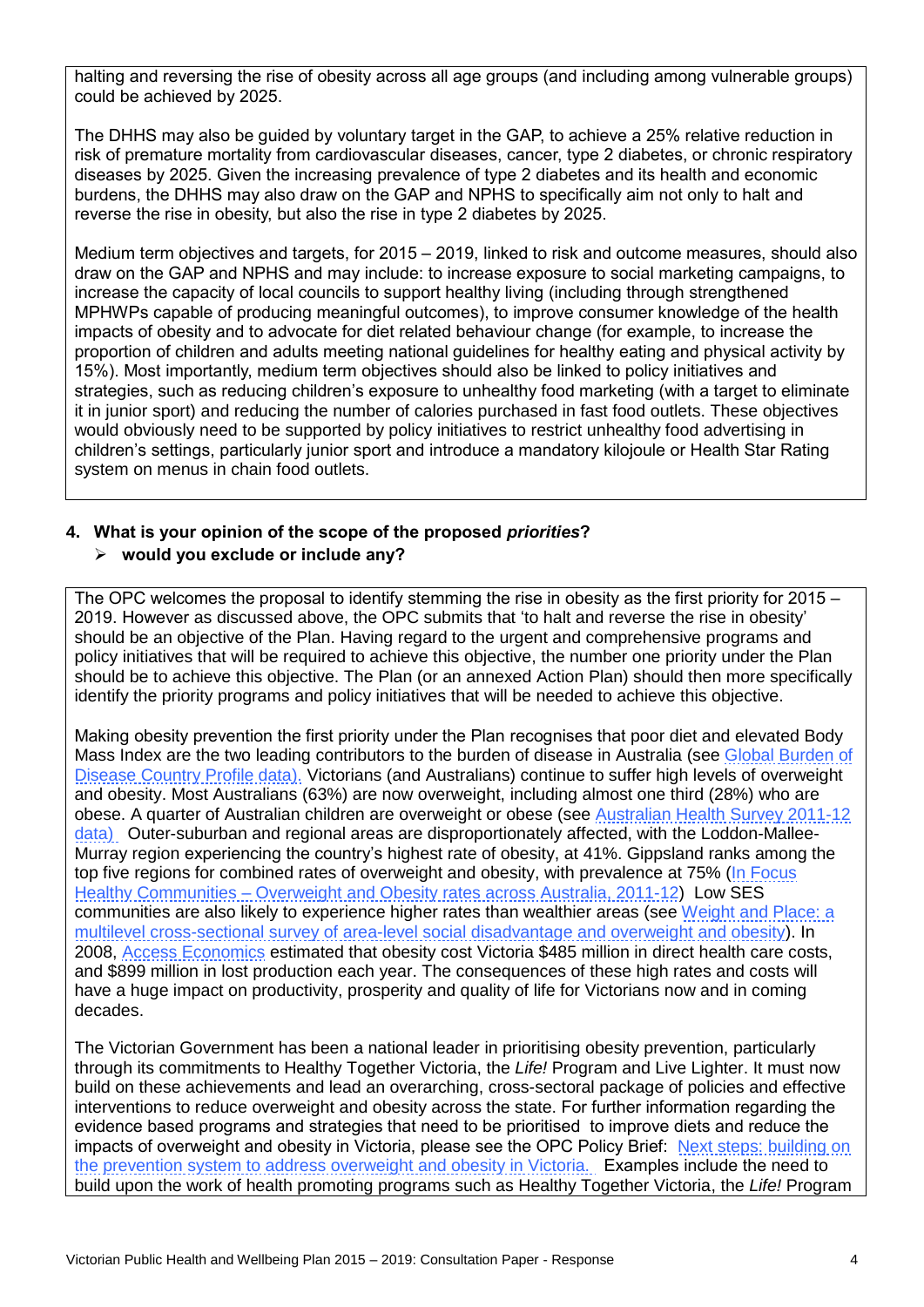and Live Lighter, to reduce children's exposure to unhealthy food marketing (especially through junior sport) and implement a mandatory kilojoule or Health Star Rating system on menus in chain fast food outlets. No single intervention in isolation can be expected to have a substantial effect on overweight and obesity rates; a comprehensive approach across sectors is urgently needed.

### **5. How do you see your organisation contributing to achieving these proposed objectives and priorities?**

A systems approach to obesity prevention is urgently required and the OPC has demonstrated a very effective approach to highlighting the need for policy/regulatory reform in this area. Since commencing in 2006, the OPC has become the leading expert and advocacy group in obesity prevention policy in Victoria and nationally. It has had significant influence in shaping obesity policy agendas, particularly in the areas of food marketing and labelling. The OPC is also a leading voice in Australian media on childhood obesity policy related issues, improving consumer awareness and holding the food and advertising industries to account. The OPC has undertaken a substantial amount of research and drafted detailed position statements on unhealthy food advertising to children, front of pack labelling and fiscal measures to improve diets. It has engaged extensively with government and non-government stakeholders on these issues and participated in numerous consultations. It has also successfully complained to regulators about breaches of food labelling regulations in Australia, including in relation to children's products. The OPC has held the food and advertising industries to account for several breaches of their industry codes, as well as highlighting some of the failures of these codes and the need for improved regulation. It has also prepared a blueprint for legislation to restrict unhealthy food advertising to children, undertaken significant analysis of the powers of state and local government in this regard, and would be pleased to share this knowledge with the Victoria government. For more information and access to the OPC's work (including policy briefs, submissions, complaints to regulators and media releases) please visit the OPC's website at [http://www.opc.org.au](http://www.opc.org.au/)

Initiatives such as Live Lighter, the *Life!* Program and Healthy Together Victoria also have a significant contribution to make to the achievement of these objectives and priorities. They have contributed significantly to improved community awareness and built capacity to improve diet and health outcomes across sectors and communities. However, ongoing funding, evaluation and a long term commitment by governments will be needed to enable such programs to achieve improved weight reduction and health targets over time. For example, LiveLighter, funded by the Victorian Government and delivered by Cancer Council Victoria (CCV) and the Heart Foundation, was designed to strengthen Victoria's prevention system (Healthy Together Victoria) and target priority populations to reduce health disparities. While this campaign had significant reach, improved the public's knowledge of the health impacts of overweight and had significant public support, long term investment to achieve longer term goals is vital. The same is true of the *Life!* Program, which, at this stage, is only funded through to 30 June 2016.

The OPC would also highlight the contributions that may be made by its partner organisations – [Cancer](http://www.cancervic.org.au/)  [Council Victoria](http://www.cancervic.org.au/) and [Diabetes Victoria. F](http://www.diabetesvic.org.au/)or example, CCV's Prevention programs are leading experts and advocates for policy reform to reduce cancers attributable to tobacco, UV radiation, alcohol, obesity and infection, particularly in high risk populations. They also promote the benefits of screening, vaccination and early detection. CCV has provided obesity prevention policy expertise to Live Lighter and would be pleased provide similar expertise to other programs and initiatives in the future. Diabetes Victoria is the leading charity and peak consumer body working to reduce the impact of diabetes in the Victorian community, including through information, services, education, support, advocacy and a range of programs, including the *Life!* [Program.](http://www.lifeprogram.org.au/)

#### **6. Do the proposed high level risk and outcome measures reflect a healthy and well Victoria? if you had to choose five or six measures, what would they be?**

The OPC is concerned that a number of the risk and outcome measures identified in the Consultation Paper do not support the objectives as currently stated. When reviewing the objectives and identifying strategies in the Plan (or an annexed Action Plan) the OPC urges the DHHS to review the risk and outcome measures identified and ensure that they are well linked to the final strategies and objectives. When developing specific measures, the OPC also urges the DHHS to draw upon the [Final](https://www.idf.org/sites/default/files/GMF_Final%20Table%20of%20Targets.pdf)